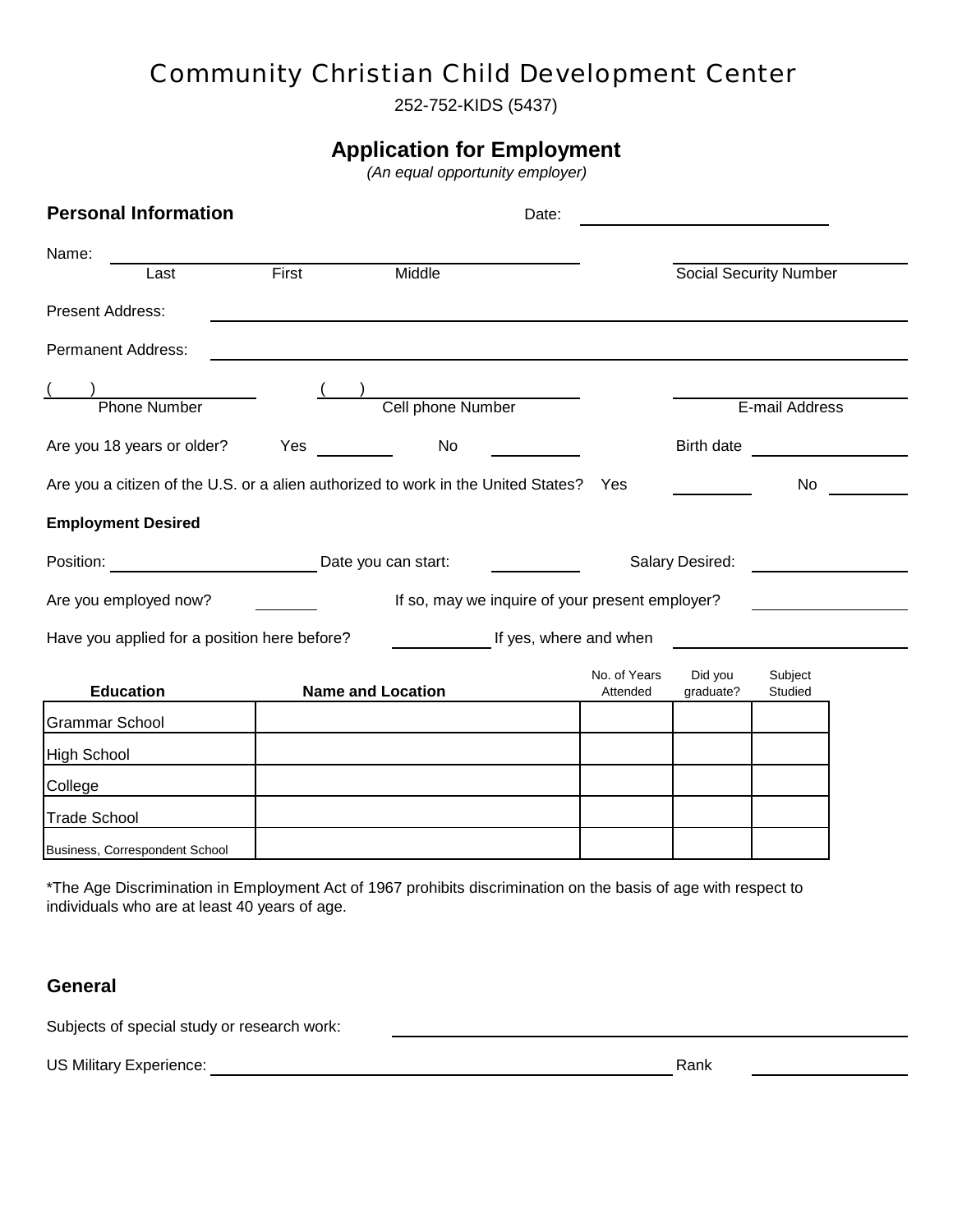## **Former Employers**

| Date: Month & Year | Name and Address of employer<br>Telephone Number of employer | Salary | Position | Reason for Leaving |
|--------------------|--------------------------------------------------------------|--------|----------|--------------------|
| From               |                                                              |        |          |                    |
| To                 |                                                              |        |          |                    |
|                    |                                                              |        |          |                    |
| From               |                                                              |        |          |                    |
| To                 |                                                              |        |          |                    |
|                    |                                                              |        |          |                    |
| From               |                                                              |        |          |                    |
| To                 |                                                              |        |          |                    |
|                    |                                                              |        |          |                    |

## **Physical Record**

| Do you have any limitations that preclude you from performing any work for which you are being considered?                                                                                                                           |                                                                                                                                                                                                                                      |  |  |  |  |  |  |  |  |
|--------------------------------------------------------------------------------------------------------------------------------------------------------------------------------------------------------------------------------------|--------------------------------------------------------------------------------------------------------------------------------------------------------------------------------------------------------------------------------------|--|--|--|--|--|--|--|--|
| If yes, what can be done to accommodate your limitation?                                                                                                                                                                             |                                                                                                                                                                                                                                      |  |  |  |  |  |  |  |  |
| In case of emergency notify:                                                                                                                                                                                                         |                                                                                                                                                                                                                                      |  |  |  |  |  |  |  |  |
| Name                                                                                                                                                                                                                                 | Phone                                                                                                                                                                                                                                |  |  |  |  |  |  |  |  |
|                                                                                                                                                                                                                                      |                                                                                                                                                                                                                                      |  |  |  |  |  |  |  |  |
| C, S, Z                                                                                                                                                                                                                              | Cell phone <u>expression and the set of the set of the set of the set of the set of the set of the set of the set of the set of the set of the set of the set of the set of the set of the set of the set of the set of the set </u> |  |  |  |  |  |  |  |  |
| Do you have any physical handicaps or conditions that will prevent you from performing certain types of activities<br>relating to babies and children?                                                                               |                                                                                                                                                                                                                                      |  |  |  |  |  |  |  |  |
| Have you been accused of and/or convicted of child abuse or a crime involving actual or attempted sexual molestation of<br>a minor? ____________________                                                                             |                                                                                                                                                                                                                                      |  |  |  |  |  |  |  |  |
| If yes, please explain: <u>contract the contract of the set of the contract of the contract of the contract of the contract of the contract of the contract of the contract of the contract of the contract of the contract of t</u> |                                                                                                                                                                                                                                      |  |  |  |  |  |  |  |  |
| Have you been involved in homosexual activity within the last five years?<br>Do you presently have any communicable disease including HIV or AIDS?                                                                                   |                                                                                                                                                                                                                                      |  |  |  |  |  |  |  |  |
| If yes, explain:                                                                                                                                                                                                                     |                                                                                                                                                                                                                                      |  |  |  |  |  |  |  |  |
| Do we have permission to do a police background check on you?                                                                                                                                                                        |                                                                                                                                                                                                                                      |  |  |  |  |  |  |  |  |
| If no, please explain:                                                                                                                                                                                                               |                                                                                                                                                                                                                                      |  |  |  |  |  |  |  |  |